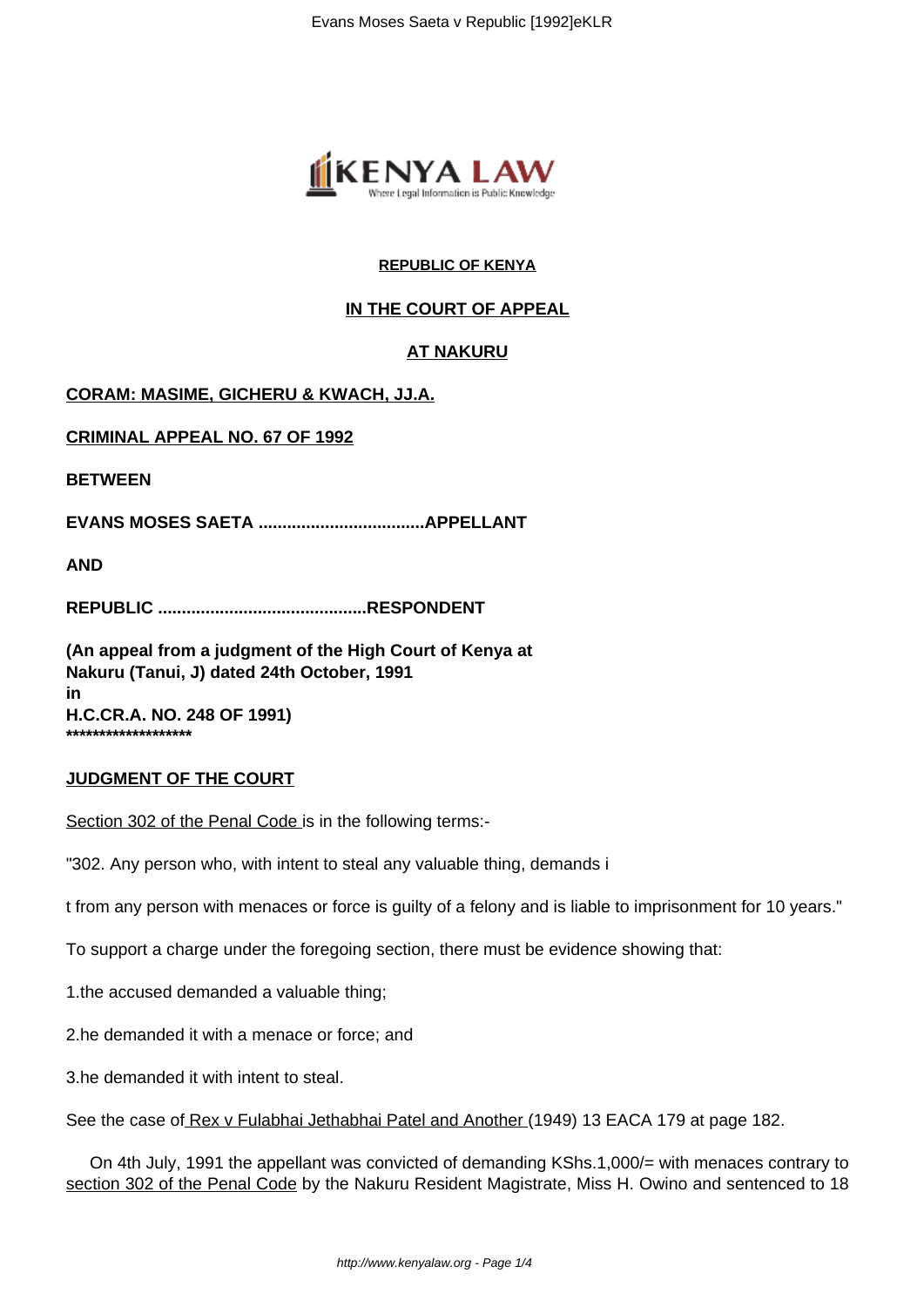months imprisonment. His appeal against conviction and sentence to the High Court at Nakuru was on 24th October, 1991 dismissed in its entirety. In this second appeal, his complaint is that there was no proof that he had demanded the KShs.1,000/= from one John Kiarie Mwaura, the complainant, with menaces.

 A demand with menaces need not be express. The demeanour of an accused person together with the circumstances of a particular case culminating with the victim's understanding that a demand was being made upon him and that that demand was accompanied with menaces so that his balance of mind was upset would amount to a demand with menaces. The latter means no more than threats which have to be proved to be calculated as likely to operate upon or work upon or have effect upon the mind of an ordinary person. The test of the menace is the answer to the question whether the menaces were such, if proved, that they were likely to operate on or affect the mind of a person of ordinary firm courage and character by placing such person in the position revealed by the facts of the particular case. See R  $\vee$ Thomas James Collister and another, (1955) 39 Cr. App.R. 100 and Regina v. Clear, (1968) I.Q.B. 670.

 The appellant, an Administration Police Corporal, had arrested the complainant on 28th November, 1989 at about 1.00 p.m. for the reason that he was felling trees on Haraka Farm in Molo South without a permit notwithstanding the complainant's explanation that the duplicate of the requisite permit was with the owner of the trees while the original thereof was with the person who had bought the trees. As the appellant escorted the complainant together with his companion, David Ndungu Mwaura, to Molo South Chief's camp he told him (the complainant) to give him something small so as to finalise the matter concerning his arrest. When the complainant asked him how much was something small, the appellant told him that Kshs.6,000/= would do.The complainant told him that he did not have that sum of money and in response thereto, the appellant told him that in that case he would be charged and defend himself. The complainant and his companion were carrying with them the power say and the axe they were using in felling trees on Haraka Farm. At about 6.30 p.m. they arrived at the Chief's camp where the appellant got into his house and came out with a book wherein he made entries of the complainant's identification particulars. He then took the complainant's power saw and axe and dept them in a store. Thereafter, he released the complainant together with his companion and told the former to bring the original permit.

 On 30th November, 1989, the complainant took the permit to the appellant who said that it was wrongly worded because it should have indicated the measure of the trees to be cut down in metres rather than in acreage. The complainant's short answer was that if there was any fault in the permit the same could only be attributed to the officer who issued it. The appellant then asked the complainant to give him KShs.1,000/= so as to end the matter and in consequence thereto release the complainant's power saw and axe. The complainant told him that he only had enough money for his fare. Appellant then suggested to the complainant that he could go and get the money from the person in whose name the permit was issued. Realizing that the appellant was not inclined to prefer any charge against him, the complainant decided to report this matter to Molo C.I.D. Office.He therefore asked the appellant where he would meet him and the latter told the complainant to see him at his house the next day in the evening. On 1st December, 1989, the complainant reported this matter to Molo C.I.D. Office. Subsequent thereto, the C.I.D. personnel gave him KShs.500/= treated with APQ powder and another untreated sum of KShs.500/=. The complainant was to bargain with the appellant to accept KShs.500/= and if he accepted that sum, he was to be given the treated KShs.500/= but if he refused, then he was to be given both the treated and the untreated money. An arrangement was made so that once the money was handed over and received by the appellant, by some signal, they would immediately be communicated to some C.I.D. officers who though incognito would be near the scene.

On 2nd December, 1989 the complainant together with some C.I.D. officers proceeded to Molo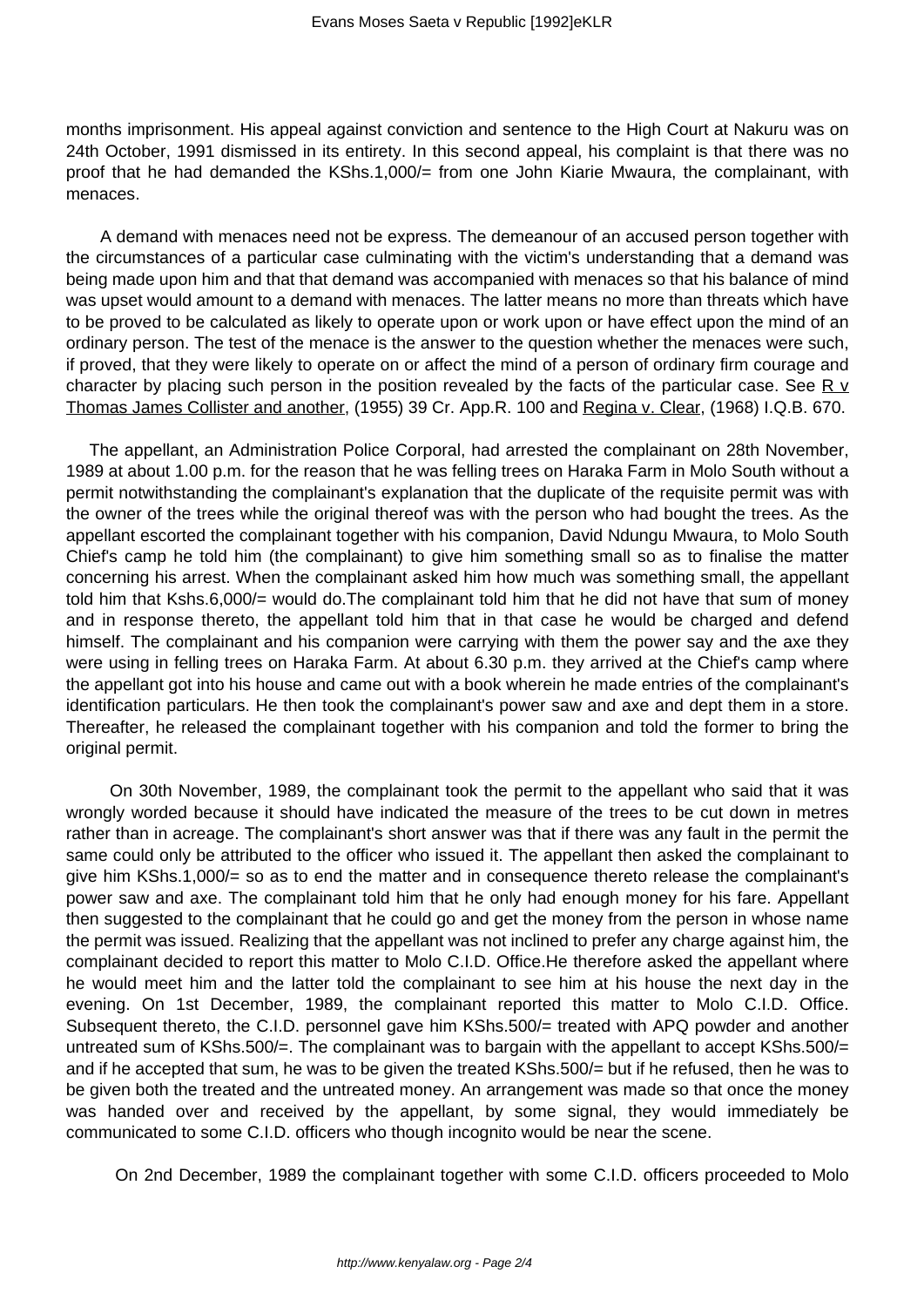South Centre. Outside a bar called Silent Bar, the appellant accepted to receive KShs.500/=. the complainant gave him the treated KShs.500/=.

 As soon as he received this money, C.I.D. officers moved in and arrested him. The treated KShs.500/= was recovered from him.

 With this kind of evidence, the trial magistrate concluded that on 2nd December, 1989 at Silent Bar in Molo South Centre, the appellant had demanded with menace KShs.1,000/= from the complainant. The first appellate court was of the same view and that that demand was with intent to steal that money.

The events leading to the complainant giving the appellant the Kshs.500/= mentioned above on 2nd December, 1989 reveal the appellant's desire to obtain some money from the complainant on account of having arrested him as set out above. This desire manifested itself at the first instances when he importuned the complainant to give him KShs.6,000/= so as to finalise the matter concerning the arrest aforementioned. It then descended to KShs.1,000/= and finally settled at KShs.500/= which the appellant accepted on 2nd December, 1989.

 Placing the complainant in the fats outlined above and his reaction to the circumstances appertaining thereto, we cannot say with certainty that the appellant's importunity for money from him amounted to a demand nor that it operated upon his mind so as to affect his balance and thereby acceded to it unwillingly. It was more in the nature of a corrupt solicitation and the agreed KShs.1,000/= which was to be given to the appellant on 2nd December, 1989 was the result of such solicitation and not because of a demand with menaces addressed to the complainant. We think therefore that there was no proof that on 2nd December, 1989 he demanded KShs.1,000/= from the complainant with menaces. In the absence of such proof, the charge of demanding this money with menaces could nt stand against him. This conviction was wrong.Accordingly, we allow this appeal, quash the conviction and set aside the sentence of 18 months imprisonment although when this appeal came up for hearing on 22nd September, 1992 the appellant had been released from prison.

It is so ordered.

Dated and delivered at Nakuru this 23rd day of December, 1992.

J. R. O. MASIME

---------------

JUDGE OF APPEAL

J. E. GICHERU

---------------

JUDGE OF APPEAL

R. O. KWACH